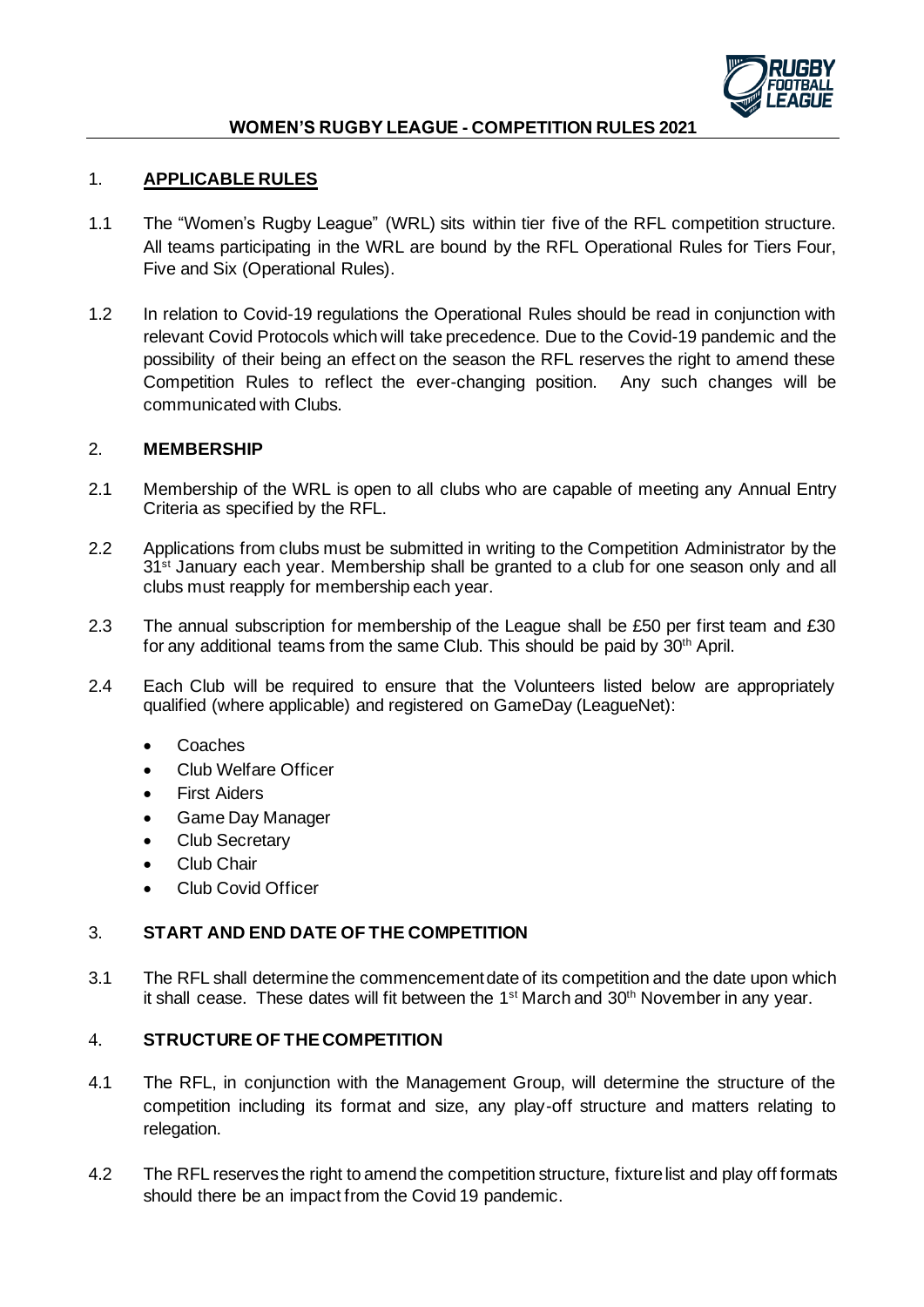

- 4.3 The WRL will operate a Championship, League 1, League 2 and a Merit League Competition.
- 4.4 The Management Group shall have the final decision on the composition of the divisions prior to the season commencing.
- 4.5 If two or more clubs finish level on points at the end of a season the application of competition rule 4.11.2 will decide which team finishes above the other.
- 4.6 If a club withdraws from the League having failed to complete 50% of its scheduled games, then the club's record shall be expunged. If a club completes 50% or more of its scheduled games, the points will be awarded to the opponents in line with competition rule 4.11.3.
- 4.7 If a club is expelled or suspended, its record will be expunged, irrespective of how many games that club has played.
- 4.8 The intention is that the Championship and League One Competitions will have top four Play-Offs to decide the champion.
- 4.9 Only players who have played in at least one league fixture are eligible for the Play-Offs
- 4.10 Teams who have forfeited two or more games through the season shall not be eligible to participate in the play-off stages of the competition. In this event, the next qualifying team will be entered into the play-off stages.

#### **4.11 League Tables**

- 4.11.1 The League competition tables shall be compiled by the RFL. The position shall be determined by the number of completed matches with points being awarded as follows: two points for each Match won; and one point for each Match drawn.
- 4.11.2 The League placings will be determined calculated as follows:
	- The Club with the highest number of points shall be at the top of the league table and the Club with the lowest shall be at the bottom.
	- Where Clubs have an equal number of points their relative positions shall be determined by points difference so that the Club having the greater points difference is placed above the Club with the lesser points difference.
	- Where Clubs have an equal number of points and their points difference is equal then relative positions shall be determined by the head to head record in League matches only. Where their head to head record is even then the aggregate score of all head to head league fixtures will decide the team on top.
	- If the positions are still equal, positions will be determined by the toss of a coin which shall be carried out at such time and place as the RFL shall direct and those Clubs concerned shall be entitled to witness the toss.

4.11.3 The notional scores in forfeited games shall be 24-0 and a points deduction of 1 point.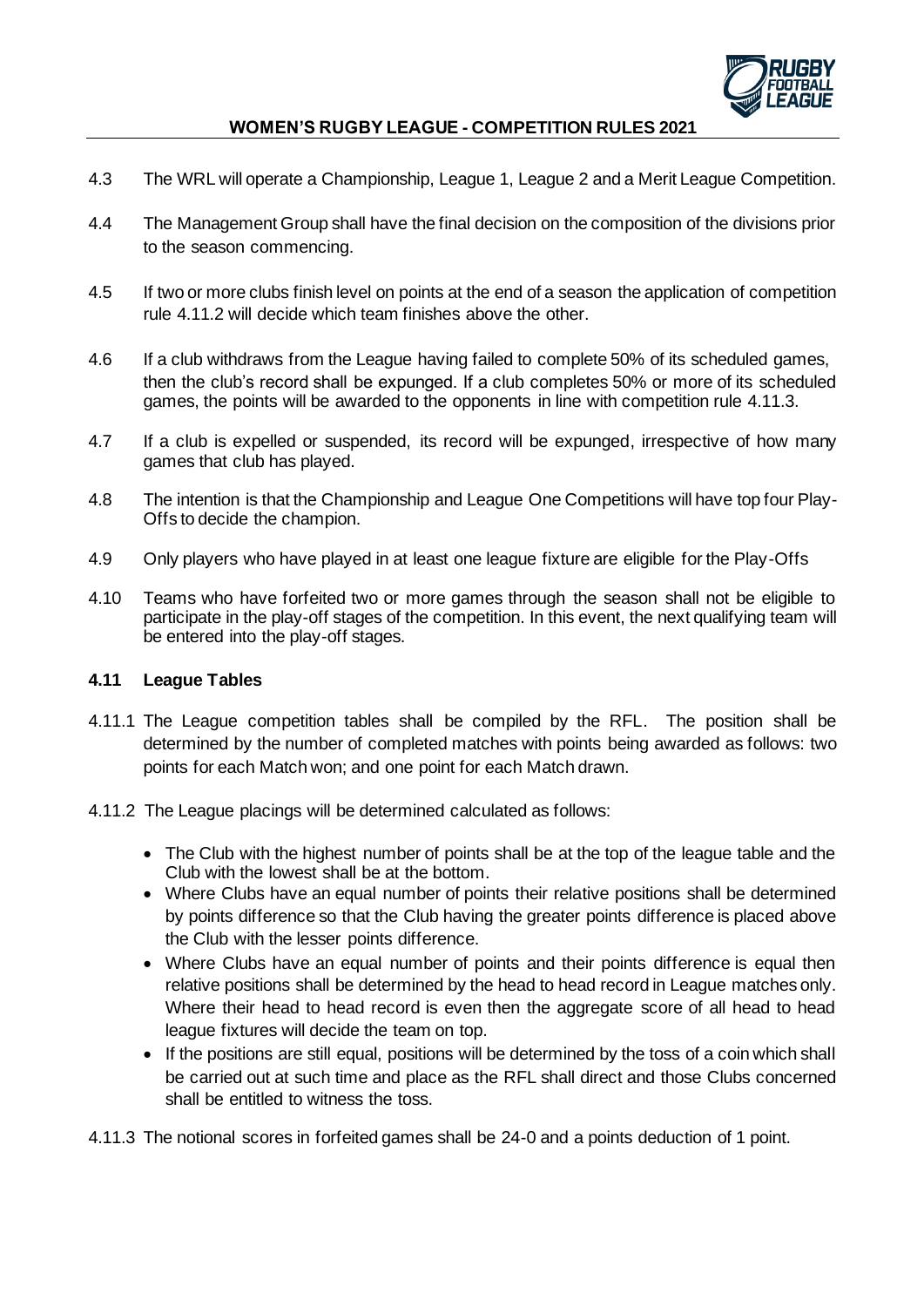

## **5 FIXTURES**

- 5.1 Any club wishing to rearrange a fixture must consult their opponents, agree a new date and complete a fixture amendment form. The completed fixture amendment form must be forwarded to the Competition Administrator for their approval. If clubs cannot agree a new date within 14 days of the original fixture postponement, then the Competition Administrator will issue a new date for the fixture. If the fixture is not played as instructed by the Competition Administrator the points will be awarded to the non-offending club.
- 5.2 Where programmed into the fixture programme, backlog dates should not be considered as a free weekend Teams should be prepared to be allocated fixtures on these days subject to rule 5.4.
- 5.3 Any club desiring to arrange a friendly must seek permission from the Competition Administrator. No friendly fixtures shall be arranged on a League fixture date without prior approval of the Competition Administrator.
- 5.4 Clubs must accept fixtures given at seven days' notice by the Competition Administrator.
- 5.5 If a club fails to fulfil a fixture, the Club Secretary must inform the Competition Administrator that they are conceding the points.
- 5.6 Any club failing to play a fixture will be fined £30 and deducted competition points as per competition rule 4.11.3
- 5.7 Any club failing to fulfil a fixture must pay reasonable expenses to the non-offending club, as determined by the RFL. This may include the referee's full fee and expenses. For the avoidance of doubt, if a game is called off after 5pm on a Friday for a weekend fixture, or 5pm the day before a midweek fixture, then this rule will come into force.
- 5.8 Any club which fails to notify their opponents of its inability to raise a team 60 minutes before the scheduled kick-off, shall also be liable to pay any expenses, up to a maximum of £40, which their opponents may incur, including kit washing, or medical costs such as strapping.
- 5.9 In the case of a home club failing to fulfil a fixture, a visiting club that has travelled, may claim up to a maximum of £50 towards transport costs.

#### **5.10 Postponements**

- 5.10.1 In the event of the home Club suspecting that its ground will not be fit for play owing to adverse weather conditions or other cause, the home Club must immediately call a Match Official on the approved list recognised by the RFL to carry out a ground inspection. If the Match Official states the ground is not fit for play, and in their opinion, there is no chance of it being so before the scheduled kick off, then that decision must be communicated immediately to the visiting Club, appointed Match Official and the Competition Administrator. Any Club failing to fulfil this instruction may be guilty of Misconduct and in addition to any sanction will be responsible for the reimbursement of reasonable travel expenses incurred by any Match Official or Club not so notified.
- 5.10.2 All postponements made in accordance with 5.10.1 must be notified to the Competition Administrator within 1 hour of the decision being made.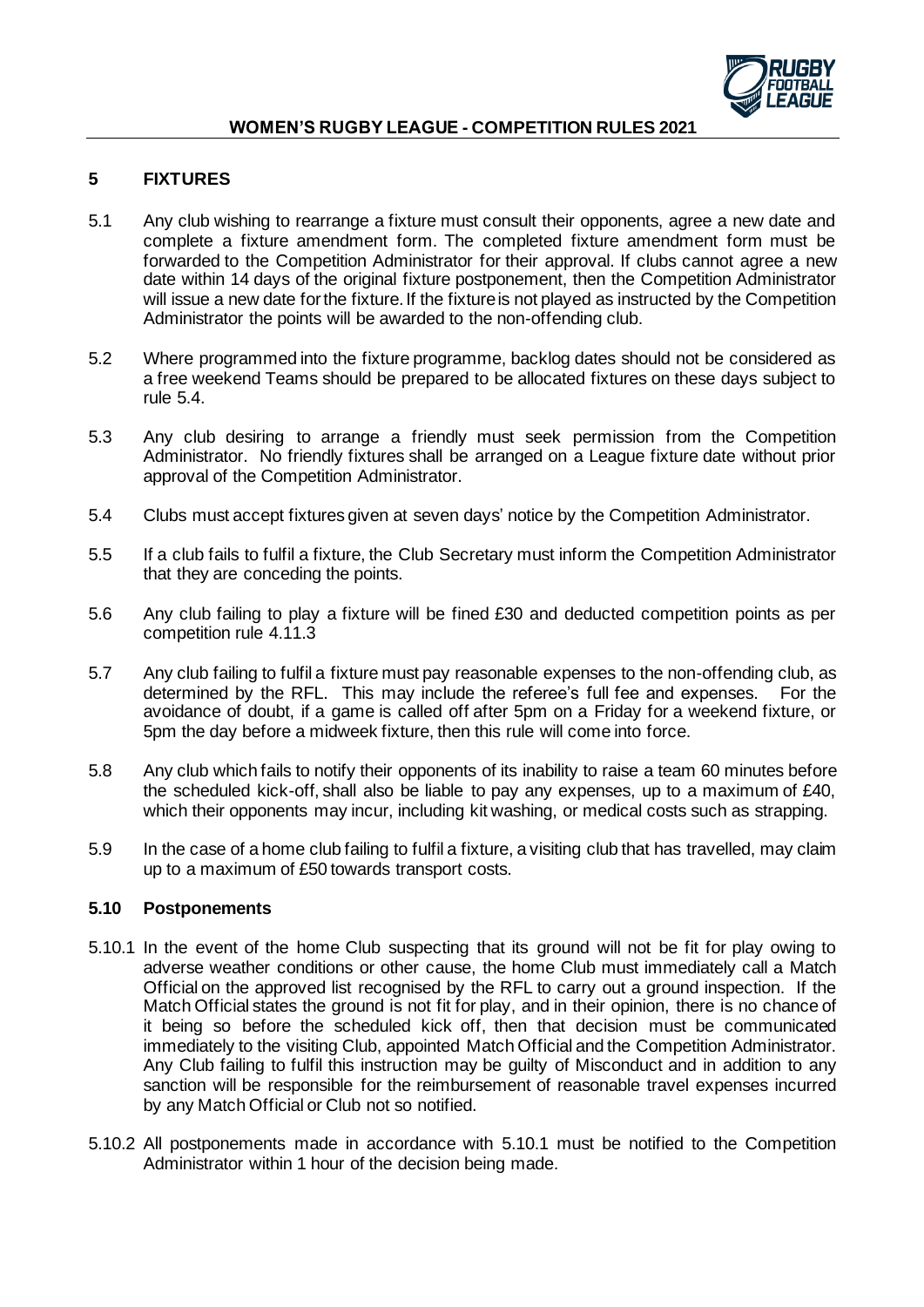

5.10.3 Where a Match does not take place because the away Club fails to turn up then in addition to such Club being found guilty of misconduct it shall also be liable to pay £50 compensation towards refreshment costs.

## 6. **PLAYER REGISTRATIONS**

- 6.1.1 All players should annually register to the Club using the RFL GameDay (LeagueNet) system. The League will circulate a link to the registration portal to the Clubs to commence the registration process. During this process a Player must become an Our League Active member.
- 6.1.2 There is no restriction on the maximum number of players allowed to register per team in the WRL, however fifteenis the minimum number per team and scheduled fixtures will be refused until 15 players are registered.
- 6.1.3 The RFL may introduce, from time to time, new registration processes

#### 6.2 **Transfers**

- 6.2.1 Clubs may register or transfer players from other clubs using GameDay (LeagueNet). It is the responsibility of the Club the player is moving to initiate the transfer. The player has final sign off of the transfer. The process must be completed in full, including player sign off, before a player plays. The Club shall follow any other policies issued by the RFL in relation to the registration of players.
- 6.2.2 All players must fulfil all financial obligations to their current club before any transfer to another club. This also applies to a player wishing to sign for a different club in future seasons.
- 6.2.3 The deadline date for transferring of players shall be the 31<sup>st</sup> of August. For the avoidance of doubt after this date, players must play for the Club who holds their primary registration, unless an application for dual registration has already been processed by the Competition Administrator.

### 6.3 **Dual Registration with the Women's Super League Clubs**

- 6.3.1 Clubs can register players that are currently registered to a Women's Super League Club (WSL) provided that the following regulations are adhered to:
	- (a) A Players primary registration must be with the WSL Club.
	- (b) Talent Transfer Players may dual register with any Championship, League 1, League 2 Club of their choice.
- 6.3.2 A maximum of five Super League players can play for a team in any Championship, League 1, League 2, or Merit League match.
- 6.3.3 Players who are selected to play in the Under-19's Competition remain registered with their Community Club and permitted into the Under-19's. Any player who wishes to play in the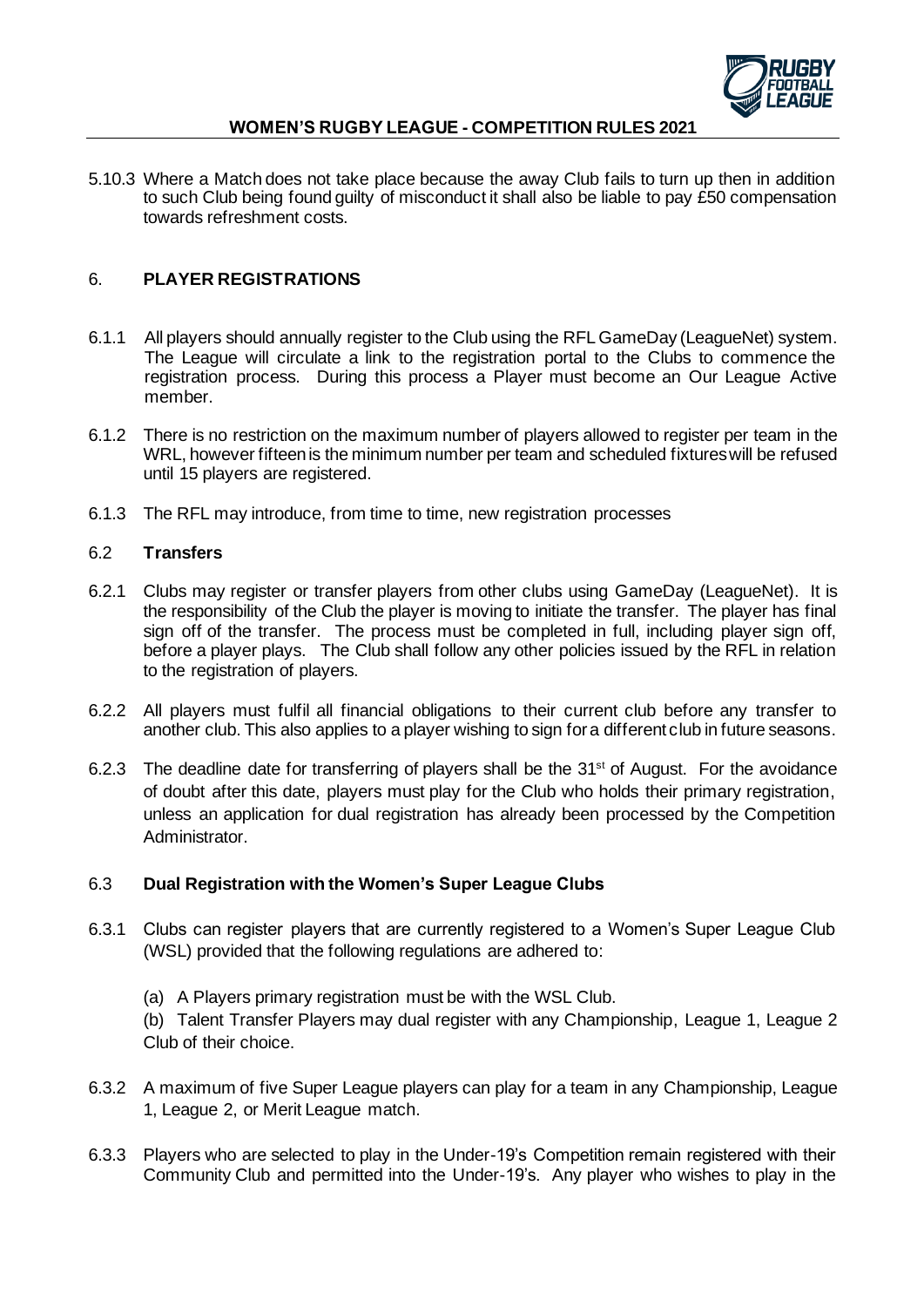

Women's Super League Competition would require a transfer but could be permitted back to their Community Club

# **7 MATCH DAY OPERATIONS**

- 7.1 All games shall, unless there is mutual agreement between competing clubs to the contrary, be organised and staged on Sunday afternoons with a kick off time scheduled for 2.00pm. If fixtures need to be played mid-week then the Competition Administrator must be notified at least one week prior to the scheduled fixture.
- 7.2 To maintain the continuity of the playing programme the Competition Administrator shall be empowered, if necessary, to bring forward to an earlier date fixtures scheduled for later in the season.

### 7.3 **Contacting Opponents and Kit Obligations**

- 7.3.1 In accordance with the Operational Rules it is the responsibility of the home Club, during the week preceding a game, to contact both its opponents and the relevant Match Officials regarding team colours and ground directions.
- 7.3.2 In the event there is a clash of colours the away team must wear an alternative strip.

#### 7.4 **Team Sizes**

7.4.1 A maximum of 20 players may be named for each side taking part in a fixture including cup fixtures, play-off games and finals.

#### 7.5 **Technical Areas**

All non-playing personnel and interchanges must remain in the designated technical area throughout the Match. They are not permitted to station themselves around the field, other than when managing a player, who has been removed from play, or when time management principles have been implemented (other than tracking physios) and are subject at all times to the control of the Match Officials.

### 7.6 **Medical Requirements**

- 7.6.1 It is the requirement of each Home Club to ensure that a First Aider is in attendance at each game. The first aider should make themselves known to the Match Official before the start of any Match and shall remain for a minimum of 15 minutes after the end of the Game and shall speak directly with a designated Official from both Clubs, if necessary, to ensure that the correct reporting paperwork is completed. In the event that there is no first aider then the match official will not permit a game to take place.
- 7.6.2 First aiders should be listed on the team sheet and are required to register on the GameDay (LeagueNet) system as a volunteer.
- 7.6.3 In the event a player sustains an injury to the head the match official will stop the game and ask for the first aider to attend to them. If the first aider suspects concussion the player should be removed from the field of play. If the player refuses to follow the first aider's advice, then the match officials can hold up play until the player follows the instruction of the first aider. Advice for managing concussion can be found here. https://www.rugbyleague.com/governance/medical/concussion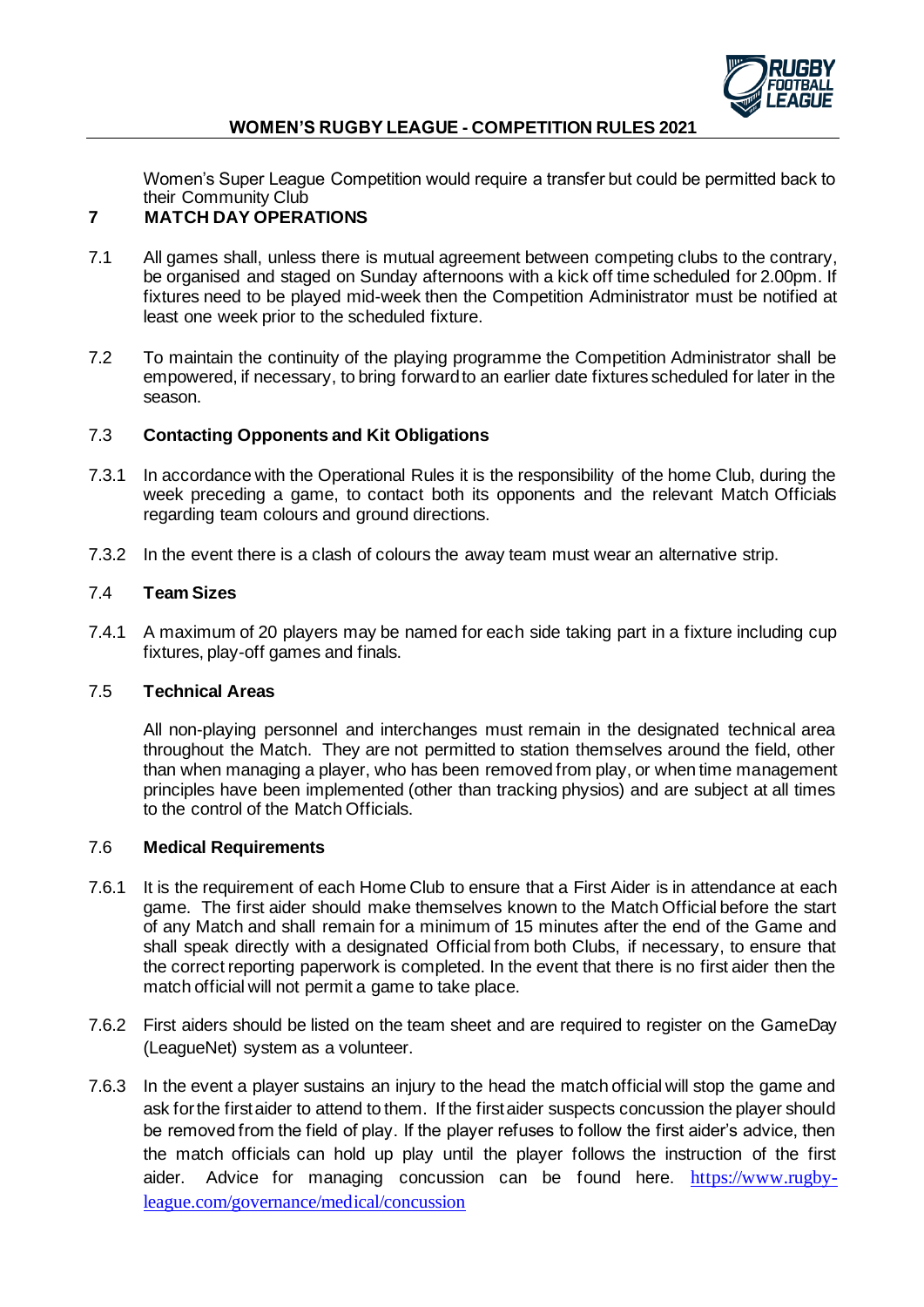

## 7.7 **Reporting Injuries and Concussion**

7.7.1 In the event there is a serious injury or concussion at a Match this must be reported using the GameDay (LeagueNet) system. Reports are added in the post-game section which is the same area as where results are added. It is imperative that any head injuries are reported on the system as this information has to be provided to the insurers.

### 7.8 **Post Match Arrangements**

- 7.8.1 The home club shall be responsible for supplying all the competing players, club officials and appointed Match Officials with a suitable post-match meal. The visiting club is obligated to accept such hospitality.
- 7.8.2 In the case of away clubs failing to fulfil a fixture the home club may also claim up to a maximum of £50 towards refreshment costs. Any club which will not be requiring refreshments should notify its opponents in advance of the game, otherwise the club will be liable to pay £50 compensation to the home club.

### 7.9 **Team Sheets and Reporting Results**

- 7.9.1 Official team sheets must be completed correctly before the commencement of matches and shall be signed by a recognised official from each club and the Match Official.
- 7.9.2 Completed team sheets should include the full forename and surname (no initials), of all participants and must be sent by the home club official to the Competition Administrator. Details of the player of the match from both the participating clubs must also be included. The failure of a club to complete and return team sheets correctly will incur a £10 administration fine.
- 7.9.3 It is the responsibility of both clubs to ensure that the team sheet information, including point scorers and result information is entered on the GameDay (LeagueNet) system within 48 hours following the completion of the game. Failure to do so will result in an £10 administration fine. For the avoidance of doubt prior to inserting the result both Club must agree with the Match Official the final result.

### 7.10 **Abandonment of Games**

7.10.1 If a game is abandoned with more than three-quarters of the playing time elapsed, the result shall stand unless otherwise determined by the RFL. If less than three-quarters of the playing time has elapsed the RFL, at its sole discretion, may order a game to be re-played.

### **8 DISCIPLINE, SUSPENSIONS AND FINES**

- 8.1 A WRL discipline panel is in place to deal with all discipline matters arising. The disciplinary panel shall have the full power to expel, suspend and/or fine any club, player, official or other person, subject to the Operational Rules, found guilty of misconduct and/or breach of these rules and/or breach of the Operational Rules and to order them to meet any costs incurred.
- 8.2 A written report from the Match Official on the misconduct of any club, player or official must be sent via email to the Competition Administrator with a copy to the offending club for receipt inside 48 hours from the conclusion of the game.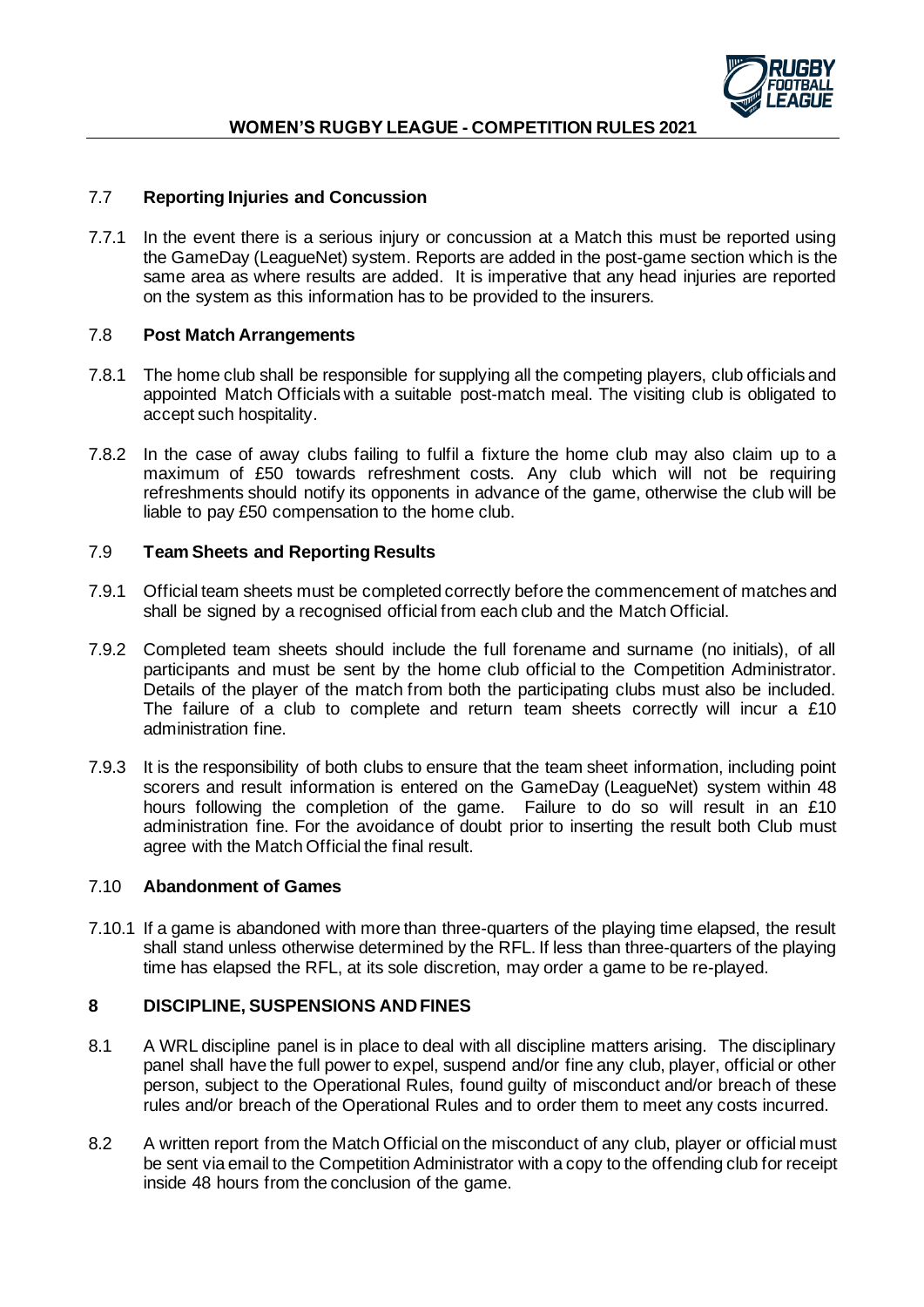

- 8.3 Reports of brawling defined as three or more players involved should be sent by the Match Official, for receipt within 48 hours of a game's conclusion, via email to the Competition Administrator. Separate copies of the report must be lodged by the Match Official with the clubs concerned.
- 8.4 Any club which does not receive from the Match Official within 48 hours a report outlining a dismissal or brawl having occurred should contact the Competition Administrator immediately. The failure of a club to receive a written report will not prevent action being dealt by the relevant discipline committee.
- 8.5 A reported club, player, official or any other person may, to defend an allegation of misconduct, send a letter for receipt by the Competition Administrator within seven days of the date of the match. The club or such persons may in their own defence request a personal appearance and/or bring witnesses and/or submit written mitigation, to the hearing, if they notify the Competition Administrator within seven days of the alleged offence and send a deposit of £20.00 which must be paid to the RFL by bank transfer. The deposit shall be refunded after the hearing, provided that the appellant or their designated representative attends in person and they are found not guilty.
- 8.6 Unedited DVD evidence shall be an accepted method through which to defend or confirm the alleged actions that have been reported to the committee by a Match Official.
- 8.7 Club secretaries or their deputies, pursuant to the hearing, having not received a verdict after five days, should contact the Competition Administrator regarding the result.
- 8.8 Should a case of alleged assault by a player, club official or spectator be lodged it will be reported to the Competition Administrator by a Match Official. The Match Official will then be instructed to make himself available to the disciplinary committee, for the purposes of interview, due notice of which shall be given in writing. A Match Official shall in such circumstances be entitled to claim reasonable travel expenses.
- 8.9 A player's suspension will start on the Saturday after the hearing took place unless the Competition Officer notifies the player or club otherwise with the exception of any suspension of six matches or more which shall take immediate effect. In the event a player with a suspension of 6 or more games wishes to appeal, they will not be permitted to resume playing until the appeal is heard.
- 8.10 All organised competition games, (including University and College RL fixtures, and RFL representative games) provided that they were arranged prior to the player's offence may be counted towards her list of suspended games.
- 8.11 A suspended player is not permitted to play in any other game of Rugby League until any fines are paid and his suspension is served, and the completed Notification of Games Served Form has been completed and received and approved by the Competition Administrator. Any player or club violating this rule will be fined not less than £100. The offending player may also incur an additional suspension and will not be able to play until such time as the fine is paid. In the event of a game having been won by a club fielding a player under suspension then the competition points gained shall be forfeited automatically. The Management Group, should it deem appropriate, reserves the right to apply other sanctions which may include a club's suspension or expulsion from the competition.